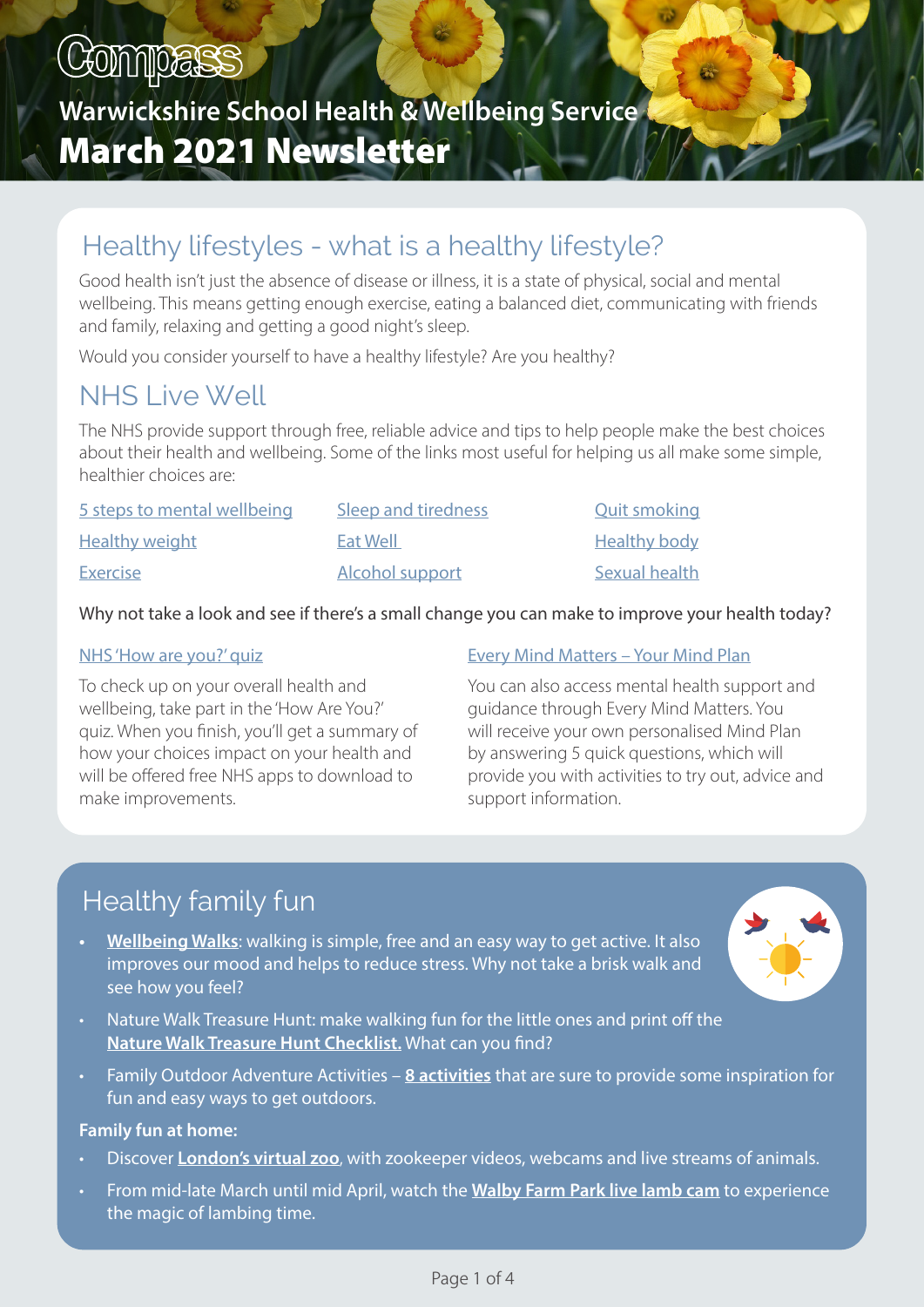# Public Health Campaigns

### National Earting Disorder Awareness Week – 1st - 7th March

Did you know binge eating disorder will affect one in fifty of us in our lifetime? It is the most common eating disorder, but least understood. Find out more about binge eating disorder with [this video.](https://cutt.ly/FlZKaXJ)

#### Other useful links:

[beateatingdisorders.org.uk](https://www.beateatingdisorders.org.uk)

[nhs.uk/conditions/eating-disorders/advice-for-parents](https://www.nhs.uk/conditions/eating-disorders/advice-for-parents)



One in six of those ever affected by binge eating disorder attempts suicide

### No Smoking Day – 10th March

Smoking can seriously affect a person's health. Take a look at our [information guide](https://cutt.ly/alL5cZq) for stop smoking support, tips and services for young people and adults.

### World Sleep Day – 19th March

A good night's sleep has many benefits for improving health and wellbeing. Click [here](https://cutt.ly/hlL76dI) for tips, useful info, and resources including links to bedtime relaxation videos and support service information for children, young people and adults.

### Stop CSE Awareness Day – 18th March

Child Sexual Exploitation (CSE) is a form of sexual abuse that involves the manipulation and/or coercion of young people under the age of 18 into sexual activity.

Stop CSE Awareness Day aims to highlight the issues surrounding CE; encouraging everyone to think, spot and speak out against abuse. Find out more about what you can do to protect children:

[stop-cse.org/national-child-exploitation-awareness-day](https://www.stop-cse.org/national-child-exploitation-awareness-day/) [barnardos.org.uk/what-we-do/protecting-children/cse](https://barnardos.org.uk/what-we-do/protecting-children/cse) Children's Society [- Online Exploitation Card](https://www.safeguardingwarwickshire.co.uk/images/downloads/Online_exploitation_Z_card.pdf) Children's Societ[y - What is the Dark Web?](https://www.safeguardingwarwickshire.co.uk/images/downloads/What_Is_The_Dark_Web.pdf)

### Exploitation Awareness for Parents/Carers via Zoom

Learn more about CSE, county lines and substances with a free 60-minute virtual guide to Child Exploitation & Substance Misuse from Compass CYPDAS and Barnados.

Thursday 16th March - 7pm // Thursday 18th March - 7pm

To book your place, please email [rebecca.weaver@](mailto:rebecca.weaver@barnados.org.uk) [barnados.org.uk](mailto:rebecca.weaver@barnados.org.uk) or [gemma.austin@compass-uk.org.](mailto:gemma.austin@compass-uk.org)

### World Oral Health Day – 20th March

World Oral Health Day is a great chance to brush up on our knowledge of how to keep our teeth healthy. Good oral health is so important throughout our lives, with poor dental hygiene leading to a range of health conditions. Here are some useful tools for making sure your family's oral health habits are the best they can be:

[Look after oral health for overall health](https://cutt.ly/mlRz3ia) [Protect your oral health during COVID-19](https://cutt.ly/ulRzNW2) [Start good oral health habits early](https://cutt.ly/PlRxrlM)

For children & yp: Professor Hallux's Dental [Depository: Podcasts, videos and games](https://cutt.ly/WlUTzXe) For children: [oral health with toothie](https://cutt.ly/vlRxsvs)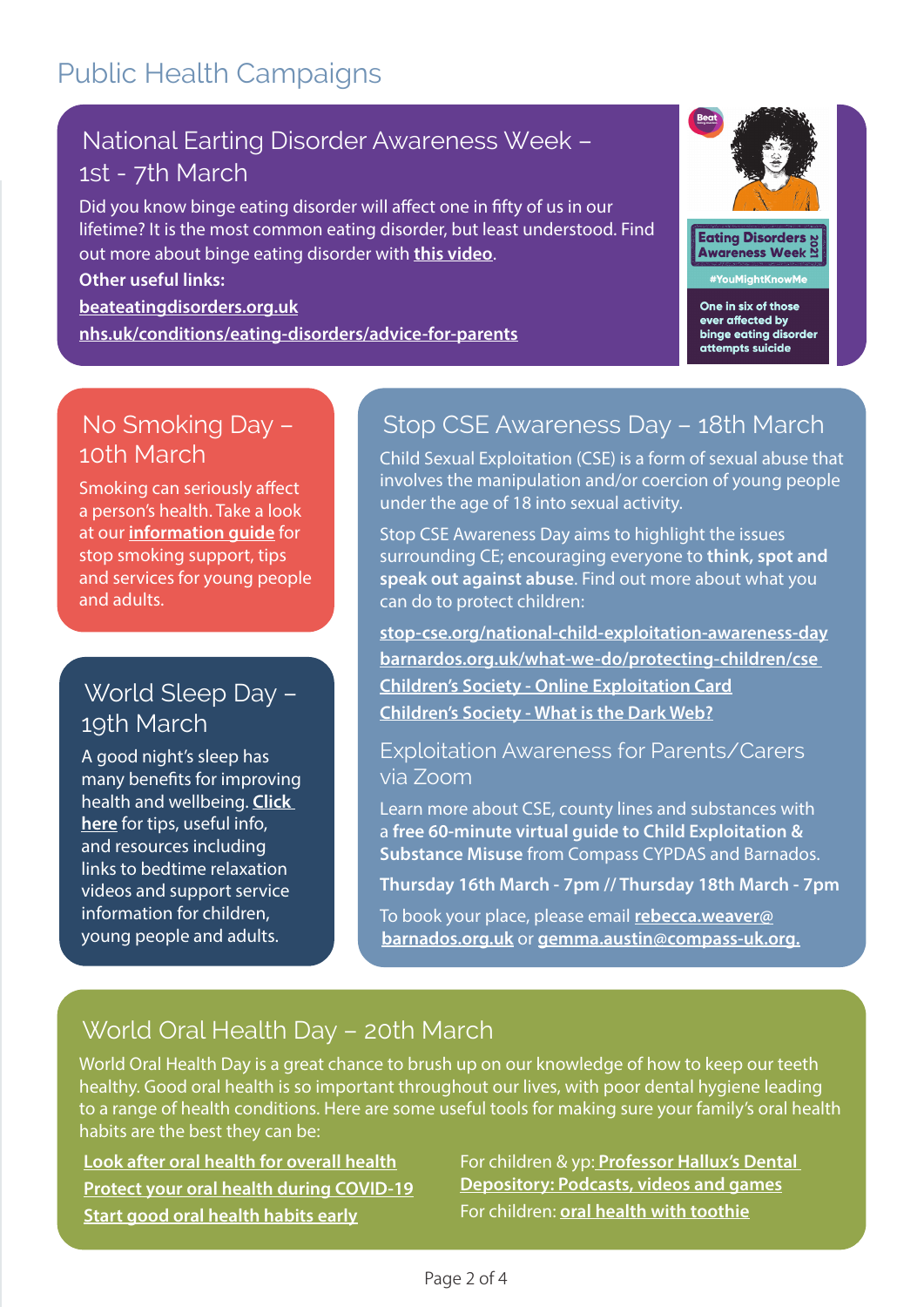### Change Makers: helping your family live a healthier lifestyle

#### Are you concerned about your child's eating habits, weight or physical activity levels?

Speak to the Change Makers team. Change Makers is a free healthy lifestyles service based in Warwickshire. They offer support with nutrition and physical activity to any family that has a child that goes to a Warwickshire school. They can provide you with the tools and resources to make positive changes in your family's lifestyle, and can help find solutions if your child has struggles with things like fussy eating or avoiding physical activity.

If your family needs any support, contact the School Health and Wellbeing Office on 03300 245 204 or email on [warwickshireschoolhealth@compass-uk.org](mailto:warwickshireschoolhealth@compass-uk.org)

You can also follow Change Makers on Facebook for lots of quick tips, recipes and inspiration for healtheir lifestyles: [facebook.com/ChangeMakersWarwickshire](https://www.facebook.com/ChangeMakersWarwickshire)

### Emotional and mental health

The upcoming return to school will have had an impact on many children and young people's emotions. Some will be excited to get back in the classroom, while others may be facing social anxiety, worries about catching COVID-19, concerns about exams or their futures, and a whole range of other thoughts and feelings. However your child is feeling,



it's important they know that it's normal to have these feelings, and support is there for them. These websites and booklets can provide support for families with this change.

### For children

[When Things Change - what to](https://cutt.ly/wlU4ED7)  [do and how to cope when things](https://cutt.ly/wlU4ED7)  [change.](https://cutt.ly/wlU4ED7)

[Feelings Activity Sheet](https://cutt.ly/qlLHJBg) - a chance for children to write down or draw how they feel.

[Lanterns Activity](https://cutt.ly/XlLHO62) - an interactive game to help children let go of their feelings.

### For young people

[Young Minds Anxiety](https://cutt.ly/9lLKihq) - help identifying and treating anxiety.

[The Worry Tree](https://cutt.ly/dlLLpnP) - a useful tool for working through your worries.

#### For parents/carers

[Tips for parents/carers](https://cutt.ly/elLXMJF) - preparing your child to return to school. [NHS anxiety in children](https://cutt.ly/klLXikm) - information, signs and help supporting children with anxiety.

[Priory Group](https://cutt.ly/dlLZKjV) - managing back-to-school anxiety after COVID-19

### Other services and general support

[Young Minds](https://cutt.ly/bhkt0Pa) - mental health support [CW RISE](https://cutt.ly/7hkt9hv) - local mental health services [Childline](https://cutt.ly/MjdvTLB) - advice on many topics, free 24/7 supportline [NHS Every Mind Matters](https://cutt.ly/fhkt6aP) - mental health and self-care for young people

[The Mix](https://cutt.ly/CjdbZP0) - essential support for under 25s [GOV UK](https://cutt.ly/gov-uk-covid-supporting-cyp-mental-health) - guidance for parents/carers supporting CYP mental health during the pandemic [GOV UK](https://cutt.ly/EhkyPJT) - easy-read guide to looking after your feelings & body during COVID-19 Anxiety [Easy Read Booklet](https://cutt.ly/hlLCwOt)

### For all ages: text '[SHOUT](https://cutt.ly/8kwS9u4)' to 85258 to for free, anonymous text support 24/7.



For urgent support with mental health for children and young people, please call the RISE Crises team on: 02476 641 799 (8am and 8pm) or 0300 200 0011 (overnight)